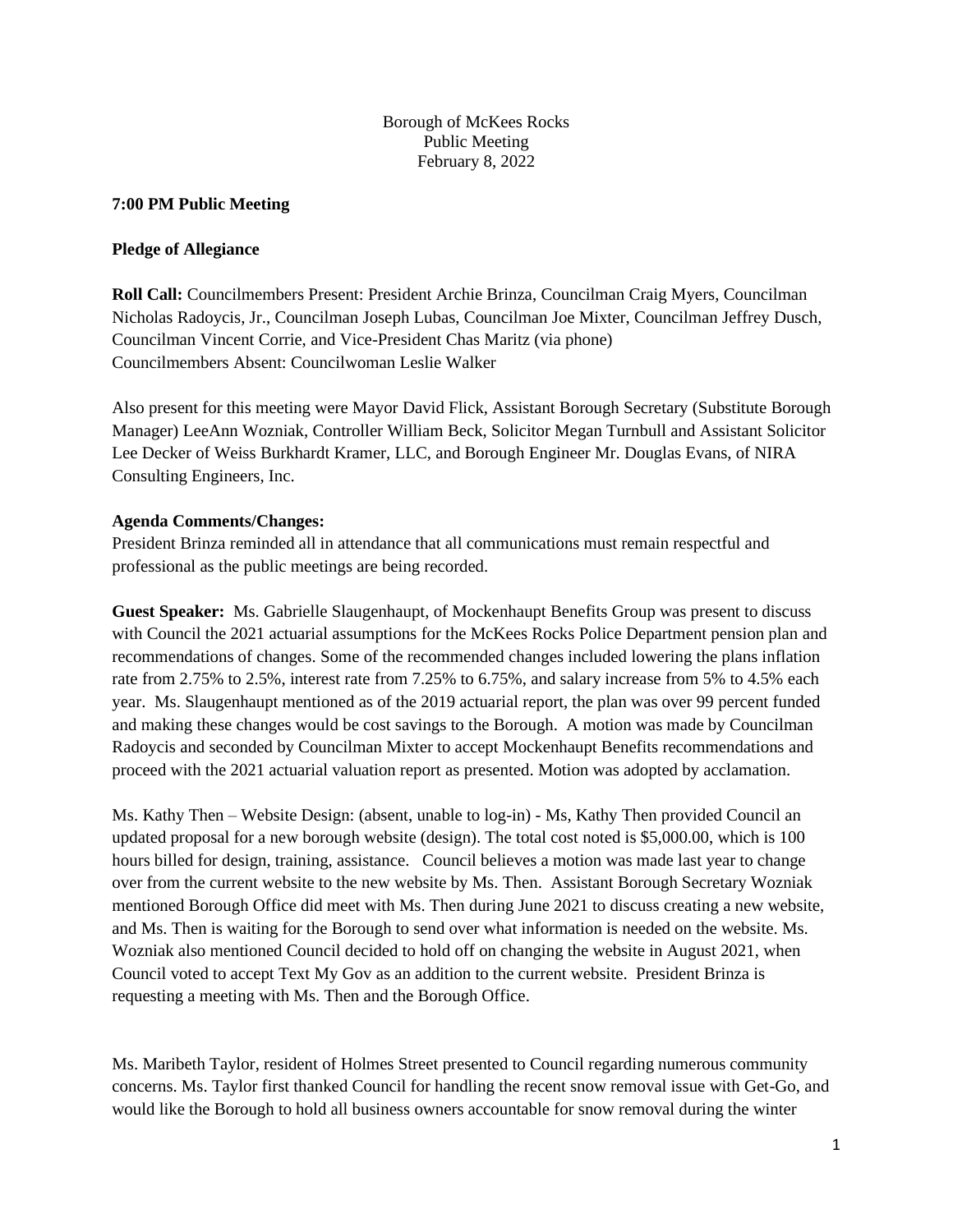months. Ms. Taylor also addressed a community-wide garbage and litter issue in the town, referencing Borough Ordinance(s) 1647 and 1504 stating any resident who blocks the sidewalks with garbage/litter and/or has trash not securely placed in containers can be issued violations/citations. Ms. Taylor specifically mentioned the trash issue of 114 Sarah Street, advising the dumpster continues to block the sidewalk. President Brinza reassured Ms. Taylor that the Code Enforcement Officer is handling all trash complaints, and the complaints take time to resolve. Ms. Taylor also briefly stated that in the past, Council motioned to put up a temporary traffic sign "oncoming traffic does not stop" near Singer/Pine Hollow for safety reasons to try deterring car accidents and also reinstate the anonymous drug tip line, which neither have been taken care of at this time. President Brinza responded that both items will be looked into and handled.

#### **Reports:**

● Borough Engineer: Borough Engineer Evans reviewed the monthly capsule report with Council and recommended the following action items:

Borough Engineer Action Items:

A motion was made by Councilman Radoycis and seconded by Councilman Myers to award the 19 Jane Street Demolition project to the apparent low bidder Wreckcrew Demolition, LLC in the amount of \$19.525.00. Motion was adopted by acclamation.

A motion was made by Councilman Myers and seconded by Councilman Radoycis to award the Pedestrian Stair Replacement Ph II contract to the apparent low bidder Pride Masonry, Inc. in the amount of \$31,804.00. Motion was adopted by acclamation.

• McKees Rocks Police Department – Chief of Police Deliman read the monthly activity report for January 2022. A copy of the report is on file at the Borough Manager office.

• McKees Rocks Independent Volunteer Fire Department – VFD Chief Donald Baird read the monthly activity report for January 2022. A written copy was not provided to the Borough Manager office.

• Mayors Report: Mayor Flick mentioned being invited to a local community event recently, he and his spouse attended and had an enjoyable time and encourages all residents to participate in community events. Mayor Flick also mentioned the Borough should look into updating the audio/video technology for Council meetings giving residents a clear sounding connection to the meetings. Mayor Flick lastly voiced his concern regarding speeding through the town, specifically noting his request to change Church Avenue back to 1 -way for public safety reasons. President Brinza noted that due to the new Sunshine Law rules with setting agendas, this request can be put on next month's agenda for Council discussion/vote. Council also discussed temporary speed bumps being placed throughout the town, to reduce speeding.

● Borough Manager (Asst) Report: Assistant Borough Secretary Wozniak updated Council that the owner of 404 Woodward Ave has applied for a demolition permit, due to 2018 fire loss and has a contract with Minniefield Demolition. Ms. Turnley's Office has picked up additional information requested for the 2020 audit and audit should be complete by month end. A meeting is scheduled with Creditech on February 10, 2022 at 1:00 pm to discuss delinquent collections and a meeting is scheduled with Mr. John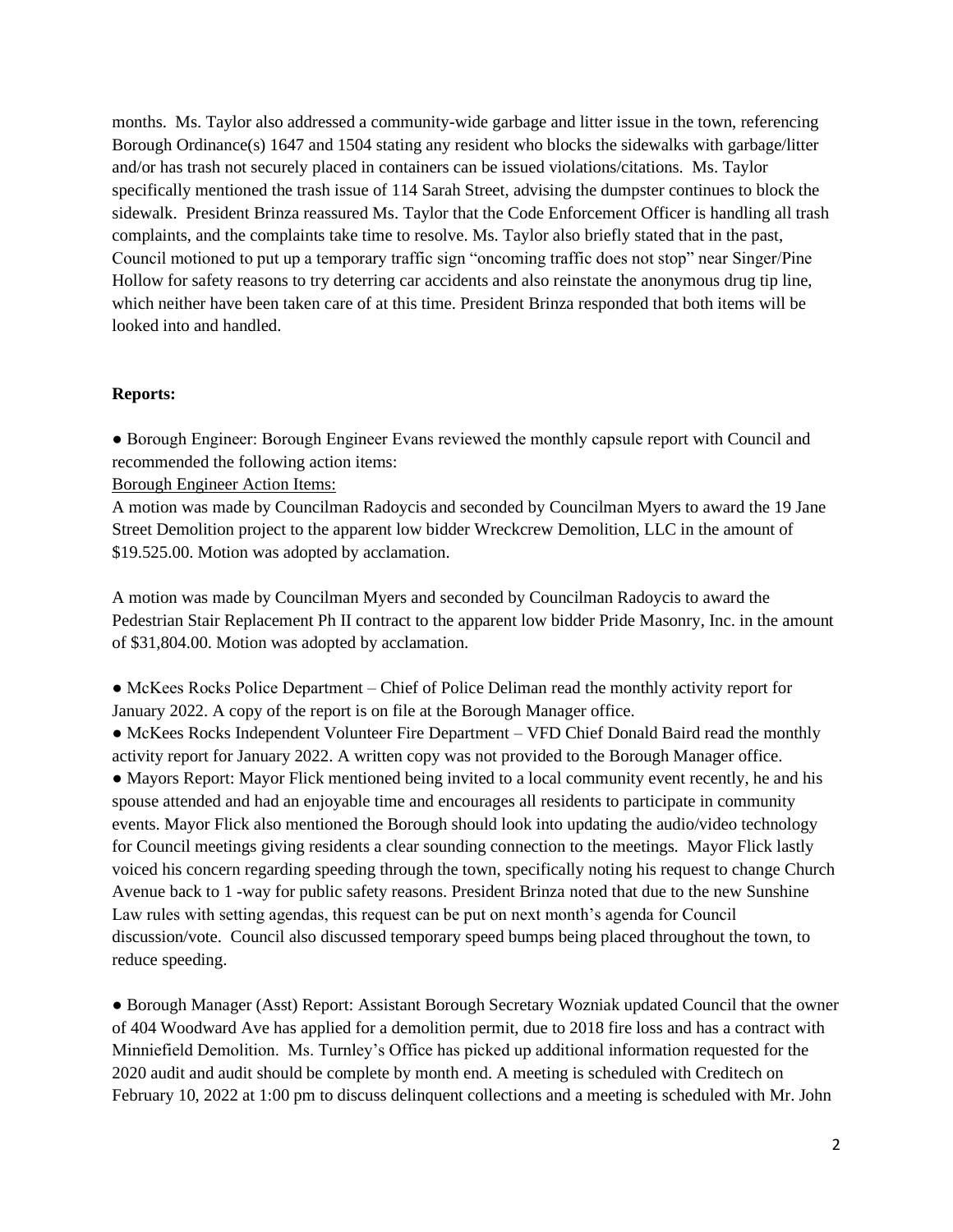Weaver, PennDot regarding filing of Liquid Fuels reporting on February 10, 2022 at 9:30 am as well. Lastly, Administrative Assistant Jennifer Slavicek has been in contact with Jordan Tax Service requesting a master list of delinquent garbage accounts for a delinquent notice mass mailing.

● Borough Solicitor: Borough Solicitor Turnbull reviewed various topics: Working with NIRA on West Carson St Ph 2 & Ph 3, to obtain easements required for funding and also amend the traffic ordinance (as requested by Chief Deliman to include no parking on Angelina Ave/Intermodal Way) suggesting Council wait an additional month to advertise if there is more than one amendment to the ordinance. Solicitor mentioned Council come up with a list of all traffic ordinance changes/requests so one amendment can be written.

● Code Enforcement Officer: Mr. Zac Cummings read the monthly Code Enforcement activity report for January 2022, and a copy is on file at the Borough Manager's office. Mr. Cummings suggested creating an informational only Facebook page for Code Enforcement news, i.e. Ordinance snapshots, Garbage day reminders, etc. Council recommended the Borough utilize Text My Gov feature for this to get residents more involved at this time.

**Reading of the Minutes:** A motion was made by Vice-President Maritz and seconded by Councilman Myers to approve the meeting minutes of January 3, 2022, January 11, 2022 and January 25, 2022. Motion was adopted by acclamation.

**Controllers Report**: As of January 31, 2022, General Fund, both income and expenses have an annual budget of \$4,741,650.00. Income was \$284,956.93 or 6.01% of the budgeted income. Expenses totaled \$271,540.52 or approximately 5.73 % of the budgeted expenses. Balance in the General Fund Checking and Savings Account as of January 31, 2022 was \$506,326.39.

As of January 31, 2022, Sewer Fund, both income and expenses have an annual budget of \$2,209,000.00. Income was \$144,807.04 or 6.56%% of the budgeted income. Expenses totaled \$20,454.06 or .93 % of the budgeted expenses. Balance remaining in the Sewer Checking and Savings Account as of January 31, 2022 was \$469,266.73.

As of January 31, 2022 Liquid Fuels Fund balance \$388,566.20.

A motion was made by Councilman Radoycis and seconded by Councilman Myers to accept the Controllers Report. Motion was adopted by acclamation.

**Bills:** A motion was made by Councilman Myers and seconded by Councilman Lubas to pay the bills. Motion was adopted by acclamation.

# **Agenda Voting:**

# **1. Public Safety Committee (Chas Maritz, Chair)**

a.) No Parking Ordinance Angelina Ave./Intermodal Way – Tabled until April 2022 Meeting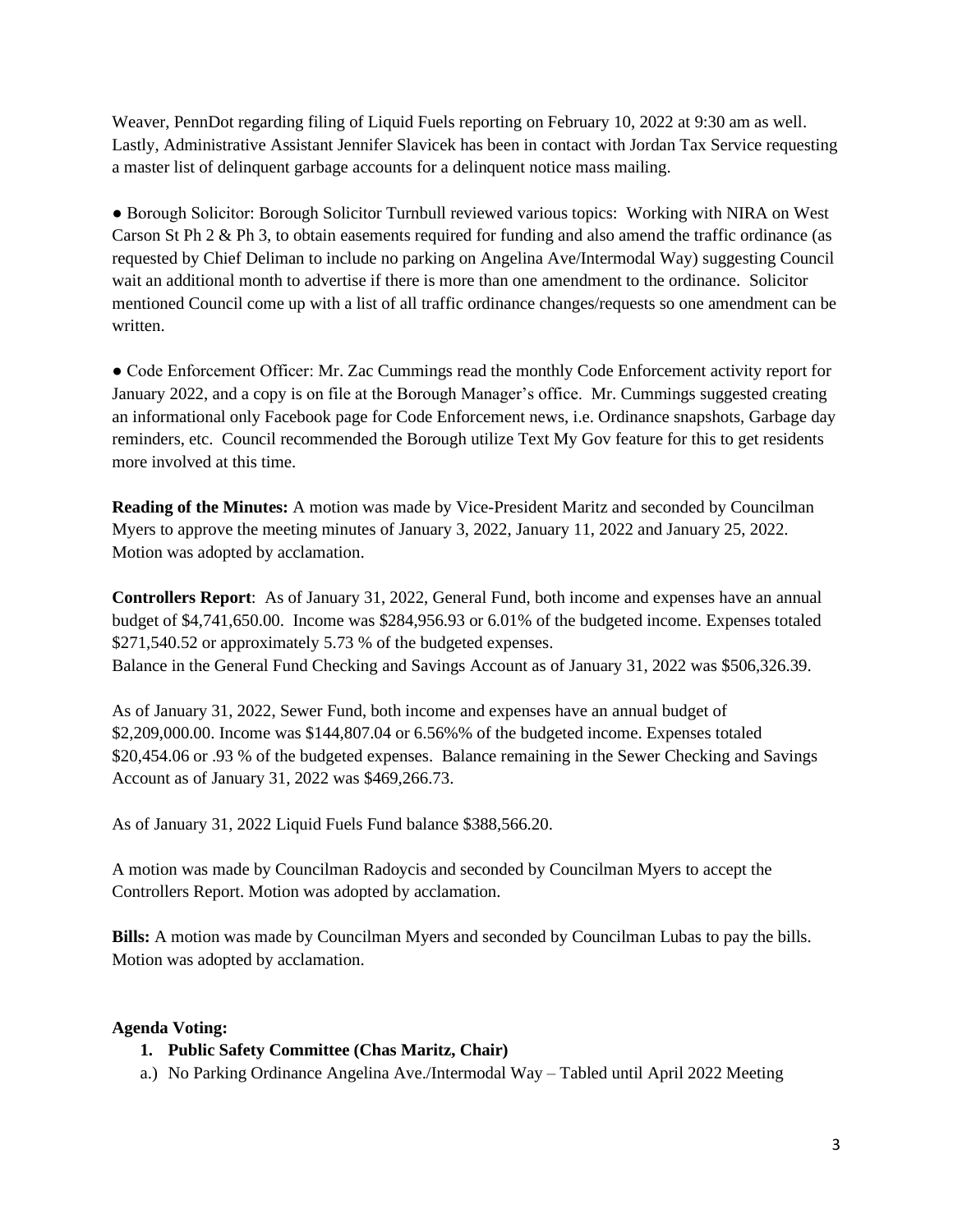## **2. Finance and Administration Committee (Nick Radoycis, Chair)**

- a.) McKees Rocks P.D. Employee Leave of Absence: A motion was made by Councilman Radoycis and seconded by President Brinza to approve the leave of absence for McKees Rocks P.D. Employee due to family loss . Motion was adopted by acclamation.
- b.) Borough Tax Collector Deputization Agreement A motion was made by Councilman Radoycis and seconded by Councilman Mixter to approve the Borough Tax Collector Deputization Agreement. Motion was adopted by acclamation.
- c.) Borough Ordinance No 1772: A motion was made by Councilman Radoycis and seconded by Councilman Dusch to approve Borough Ordinance No 1772, amending Zoning Ordinance 1330, Murals and Parking Standards. Motion was adopted by acclamation.
- **3. Parks and Recreation Committee (Joseph Mixter, Chair)** No Report
- **4. Real Estate Committee (Nick Radoycis, Chair) –** Councilman Radoycis mentioned the list of Policies and Procedures for Residential/Commercial properties presented by Councilman Myers should be adopted by the 3<sup>rd</sup> Party Building Inspection application process.

## **5. Public Works Committee (Archie Brinza, Chair)**

- a.) Snowplow purchase Stephenson Equipment A motion was made by Vice-President Maritz and seconded by Councilman Myers to approve the purchase of a snowplow from Stephensen Equipment in the amount \$6,257.00. Controller Beck confirmed the payment will come out of the General Fund Checking, and the \$5,000.00 the Borough is receiving for the sale of an old dump truck to Mr. Jim Lind will be credited towards that line item purchase.
- **6. Borough Association (Craig Myers, Chair)** Councilman Myers read the residential and commercial policies and procedures he suggests the Borough follows regarding new development. A committee will also be created to implement this.
- **7. Char-West COG (Joseph, Chair)** Councilman Mixter mentioned receiving information from COG regarding various new grants the Borough can apply for, and will forward the information to Ms. Hileman as well.
- **8. Borough Development (Craig Myers, Chair)** No Report

# **9. Codification Committee (Nick Radoycis, Chair)**

Councilman Radoycis mentioned this committee needs to be reappointed in 2022 and any members who choose to join be ready to put forth effort.

### Old Business

Presented by Councilman Radoycis:

- a). Demolition status of Ella Street (#1-9) Rowhouses previously addressed in meeting
- b). Status of partially deteriorated/demolished building on Chambers Street formerly known as the Shovel Warehouse – previously addressed in meeting